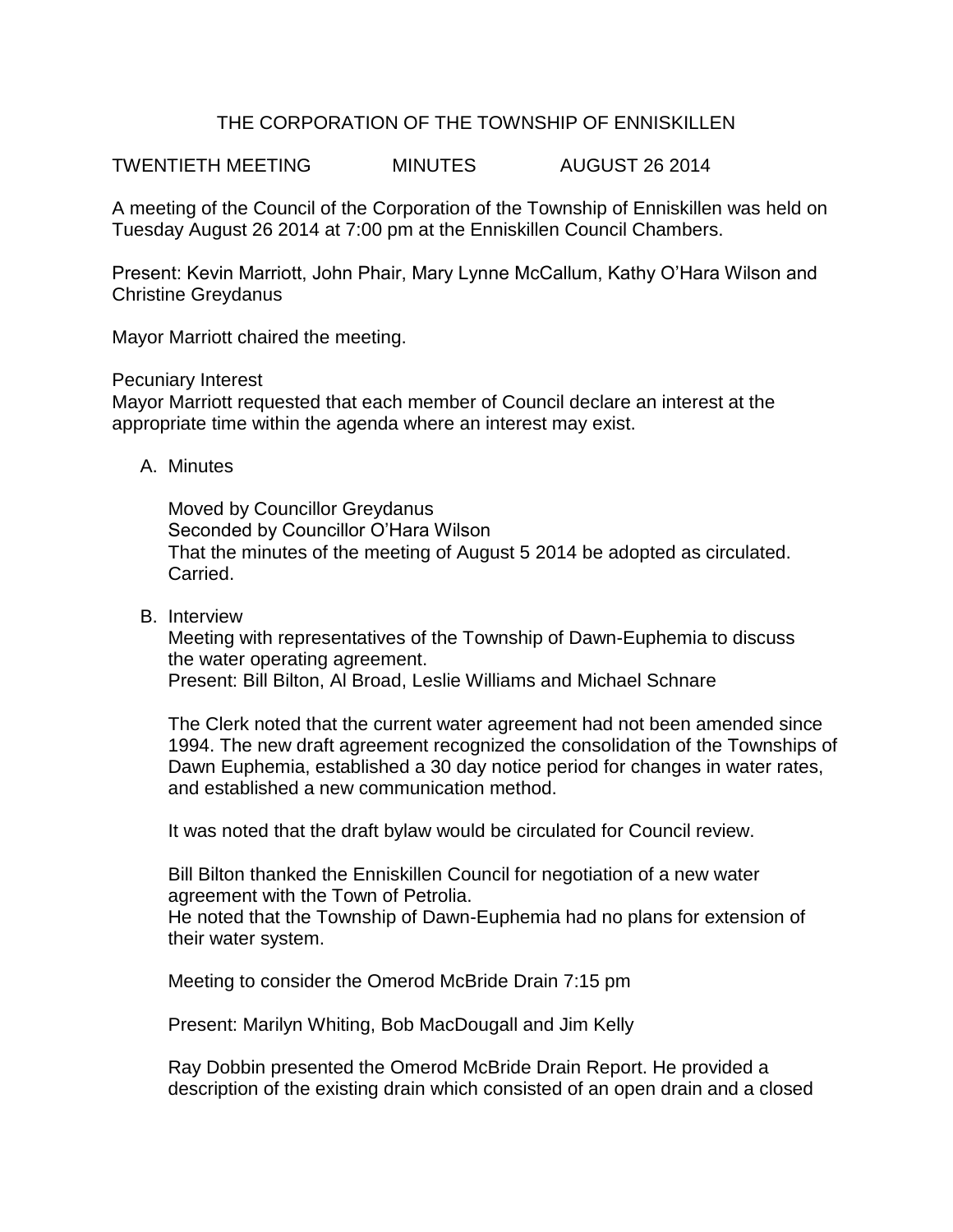## TWENITETH MEETING 2 AUGUST 26 2014

drain. He reported that a series of culverts were to be replaced on the drain. He noted that a new schedule of maintenance had been prepared for future maintenance as well as the construction of the replacement culverts. He discussed the specifications and the drawings attached to the report.

The Clerk reported that three property owner names would be updated in the report schedules.

Jim Kelly questioned who would be responsible for the construction of the drain. He discussed the time that had been taken to work on the 9 Sideroad Drain. Ray Dobbin noted that he would be responsible for supervising the construction and completion of the drain. He reported that the work on the drain would not likely take place until 2015 due to the requirement of the work area being dry. Bob MacDougall questioned the assessment schedule and the net cost for Marilyn Whiting's three properties.

The Engineer noted that the net assessment schedule provided an estimate of the final cost for the property to individual property owners.

Moved by Councillor Greydanus Seconded by Councillor O'Hara Wilson That first and second reading be given to Bylaw 57 of 2014 a bylaw to adopt the Omerod McBride Drain Report. Carried.

Ray Dobbin provided an update to the Tile Yard Road Drain project. He noted that the contractor proposed to complete the road crossings during the current week. The contractor would complete the project without closing the road during the work week when the school buses would be moving.

The Engineer indicated that the trees located on road allowance north of Rokeby Line would be removed to permit the construction of the open drain. The Engineer was instructed to inform the abutting owner of the tree removal.

Public Works:

1. Appoint Representatives to the Court of Revision on Graham Bourne Drain

Moved by Councillor Greydanus Seconded by Councillor Phair That Kathy O'Hara Wilson and Mary Lynne McCallum be appointed as members to the Court of Revision for the Graham Bourne Drain. Carried.

The Engineer noted that he would circulate his drain spraying program.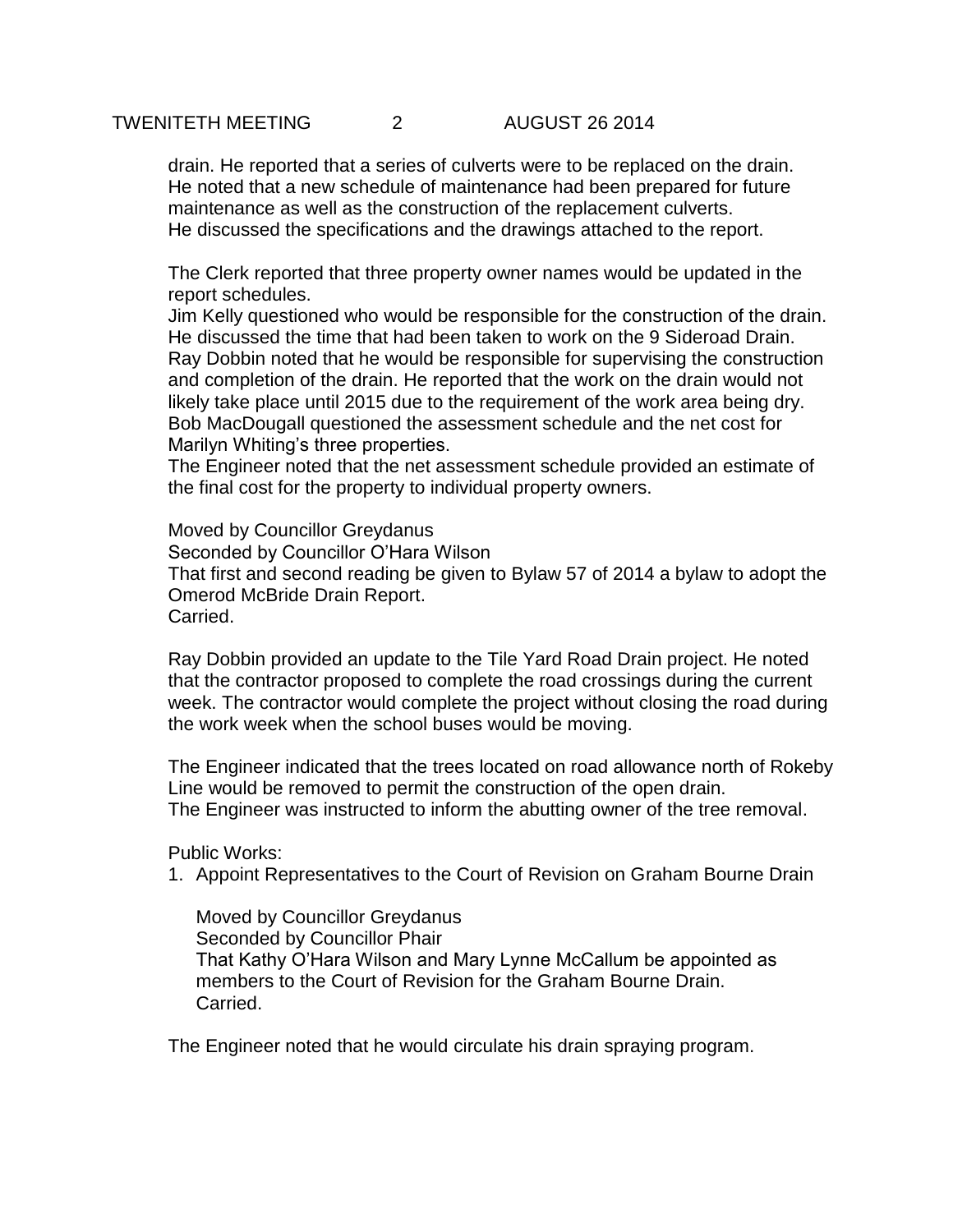Meeting to discuss trapping on municipal drains within the Township of Enniskillen 7:30 pm

Present: Rob Vandenberge, Greg Drury, Ian Veen, Bob Shain, Evret Damchuk

The Clerk noted that the meeting had been called to discuss trapping of beaver affecting municipal drains and the reallocation of trapping areas on drains within the municipality.

Rob Vandenberge noted that he was of the opinion that trappers should be paid \$100 per beaver removed on behalf of the Township. He reviewed his agreement with St Clair Township to remove beaver from municipal drains in that area. He reported that natural water courses were full of beavers.

Mr. Vandenberge recommended that trapping areas should be allocated to resident tax payers. He noted that he had been told when he started trapping that any area would be allocated on a seniority basis between existing trappers.

Evret Damchuk noted that he removed beavers at no cost to anyone. He noted that when he taught the trapping course he indicated that trappers should remove nuisance animals. The discussion noted that most trappers were charging for the removal of nuisance animals.

Evret Damchuk noted that over the years the drain maintenance programs had removed much standing water in municipal drains. He noted that the drains did not provide sustainable wildlife habitat.

Greg Drury noted that trapping beaver took special traps. The cleaning of the pelts was time consuming. The return for the pelts was insufficient to justify trapping.

Councillor McCallum questioned the trappers present as to whether they trapped everything in the drains.

Greg Drury suggested that a waiting list be provided for persons interested in trapping within the municipality.

The Clerk reported that a report would be prepared in the future for Council to discuss trapping policies.

- C. Correspondence for information
	- 1. Minutes Lambton Farm Safety Association
	- 2. MPAC Municipal Status Report Second Quarter 2014
	- 3. AMO Policy Update –Energy Aug 6-14
	- 4. AMO
		- a. Municipal Infrastructure Needs
		- b. Energy Initiatives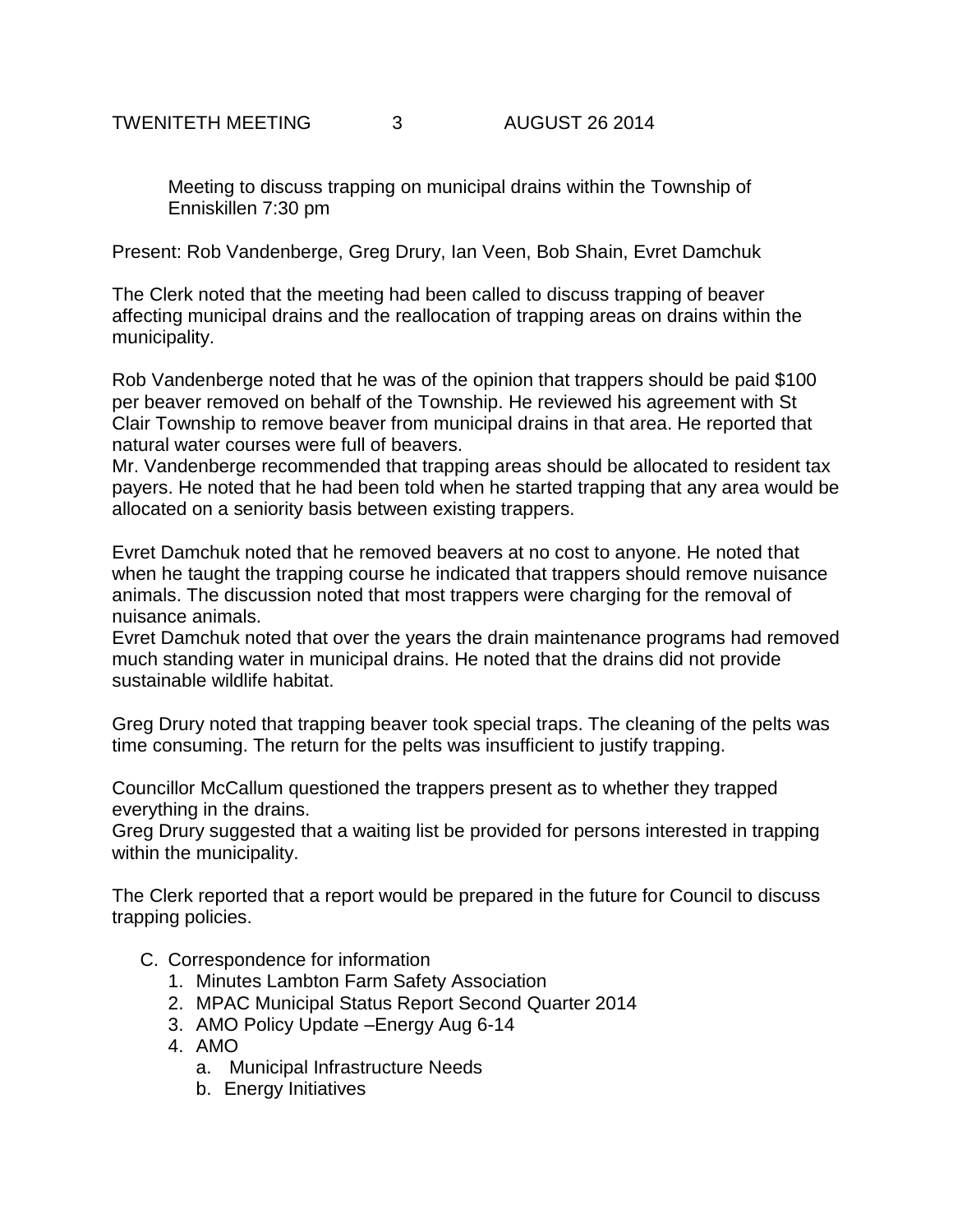## TWENTIETH MEETING  $4$  AUGUST 26 2014

- 5. County of Lambton Public Health- West Nile Update
- 6. St Clair Conservation- Conservation Update August 2014
- 7. Frank Jonkman Drainage Investment Group of Ontario
- 8. OPP Municipal Policing Bureau
- 9. County of Lambton
	- a. County Delegation Participating in Annual AMO Conference
- 10.Randy Pettapiece MPP Liability Reform

Moved by Councillor McCallum Seconded by Councillor Phair That correspondence items 1-10 be received and filed. Carried.

- D. Correspondence requiring motions
	- 1. Petrolia and Enniskillen Agricultural Society invitation to Mayor to attend open ceremonies and parade

Moved by Councillor Greydanus Seconded by Councillor Phair That Mayor Marriott participate in the Petrolia Enniskillen fair events on behalf of the Township of Enniskillen. Carried.

- 2. Application for Adjustment of Assessment;
	- 1- 6008 Rokeby Line- buildings demolished 2012
	- 2- 6008 Rokeby Line- buildings demolished 2013
	- 3- 5389 Shiloh Line- house demolished 2014

Mayor Marriott declared an interest in that he owned 5389 Shiloh Line.

Councillor Phair chaired this portion of the meeting.

Moved by Councillor Greydanus Seconded by Councillor McCallum That the Council of the Township of Enniskillen accept the assessor's recommendation to alter the assessments for 6008 Rokeby Line for 2012 and 2013 and 5389 Shiloh Line for 2014. Carried.

E. Accounts

Mayor Marriott declared an interest in that he was being paid through the accounts.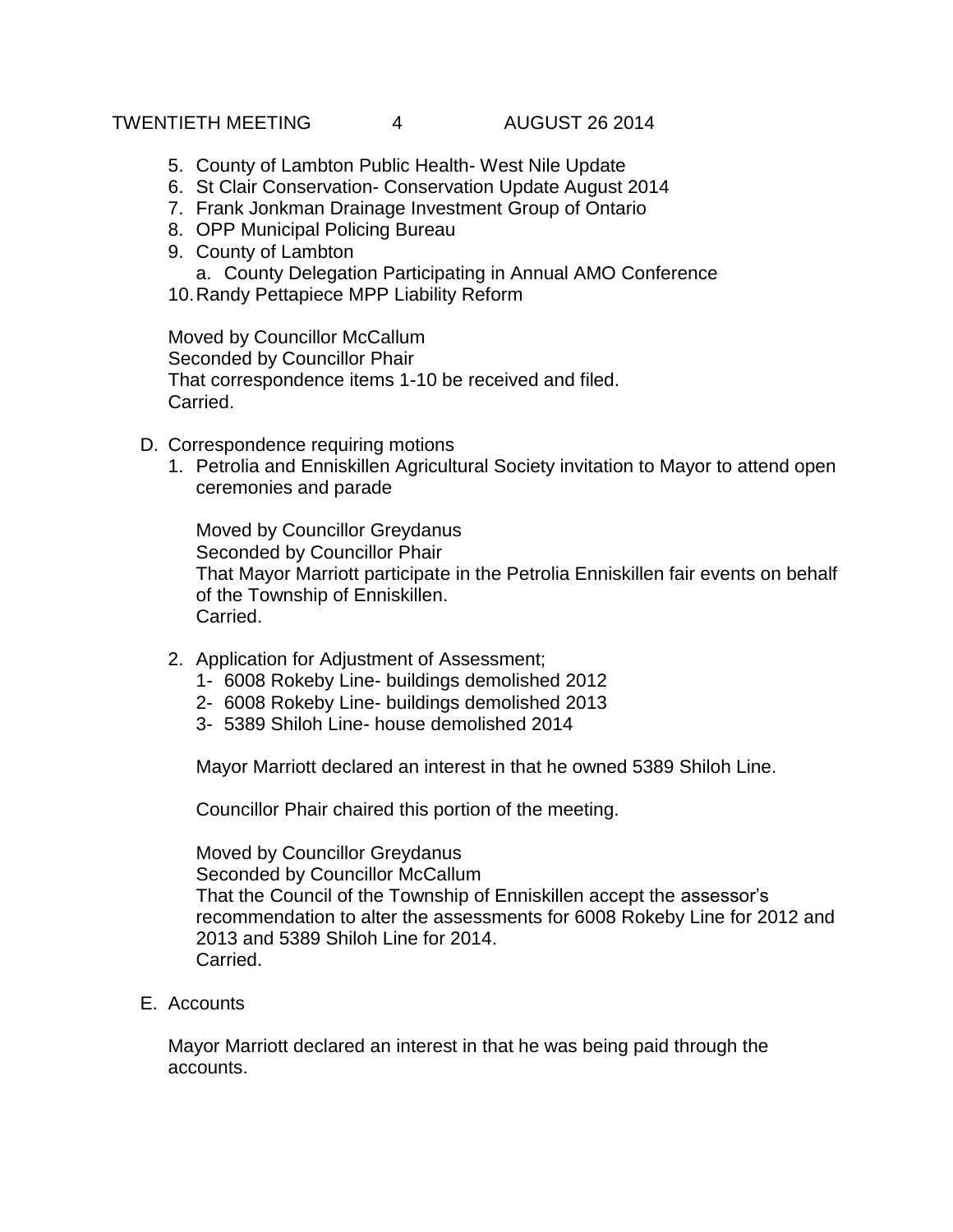Moved by Councillor Greydanus Seconded by Councillor O'Hara Wilson That the accounts be paid as circulated: Cheque: 7442-7476: \$ 186,176.12 Cheque: 7375-7381: \$ 14,406.45 Carried.

- F. Bylaws
	- 1. Bylaw 52 of 2014 Drain Rating Bylaw- Stark Drain
	- 2. Bylaw 55 of 2014 Confirmation Bylaw

Moved by Councillor Greydanus Seconded by Councillor O'Hara Wilson That first and second reading be given to Bylaws 52 and 55 of 2014. Carried.

Moved by Councillor McCallum Seconded by Councillor Phair That third and final reading be given to Bylaws 52 and 55 of 2014 Carried.

- G. Other Business.
	- 1. Expenditure and Revenue report July 31 2014

A review was made of the financial report in light of the current year's budget.

2. Memo Council Bill 8 Public Sector and MPP Accountability Act

A brief review was made of the proposed expanded role of the Ombudsman in the province.

3. Memo Council Compliance Audit Committee and policies

The Clerk noted that the compliance audit committee bylaw would be circulated for Council approval.

4. Memo Council Infrastructure Programs

The Clerk detailed the proposed infrastructure programs.

5. Memo Council Correspondence concerning motocross track closure.

Moved by Councillor Phair Seconded by Councillor McCallum